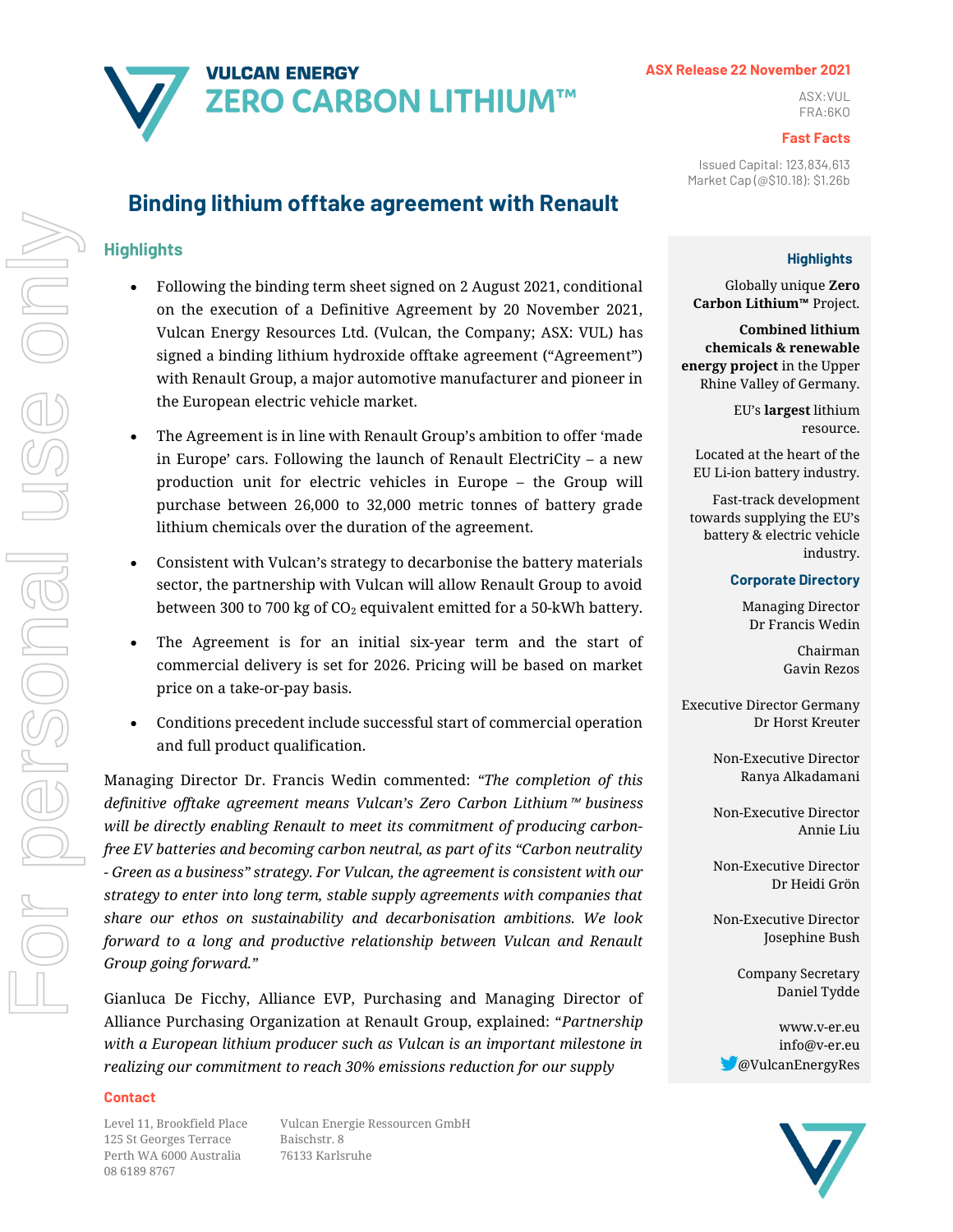

chain by 2030. Low carbon footprint of battery chemicals is key for us, as our ambition is to offer the most sustainable vehicles in the market."

# About Vulcan

Vulcan is aiming to become the world's first lithium producer with net zero greenhouse gas emissions. Its ZERO CARBON LITHIUM™ Project intends to produce a battery-quality lithium hydroxide chemical product from its combined geothermal energy and lithium resource, which is Europe's largest lithium resource, in Germany. Vulcan's unique, ZERO CARBON LITHIUM™ Project aims to produce both renewable geothermal energy, and lithium hydroxide, from the same deep brine source. In doing so, Vulcan intends to address lithium's EU market requirements by reducing the high carbon and water footprint of production, and total reliance on imports. Vulcan aims to supply the lithium-ion battery and electric vehicle market in Europe, which is the fastest growing in the world. The Vulcan Zero Carbon Lithium™ project has a resource which could satisfy Europe's needs for the electric vehicle transition, from a source with net zero greenhouse gas emissions, for many years to come.



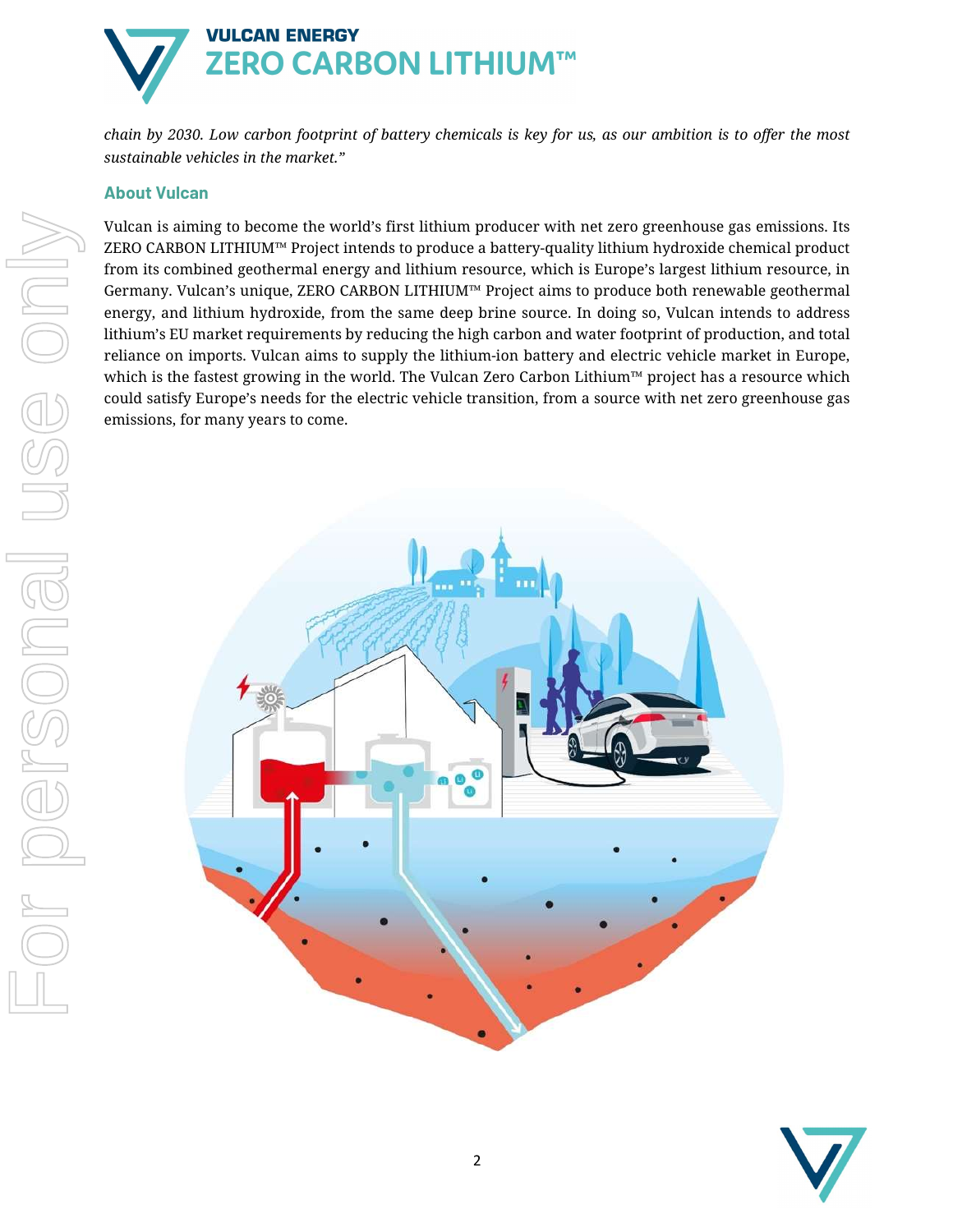

# For and on behalf of the Board

Daniel Tydde | Company Secretary | For further information visit www.v-er.eu

## Media and Investor Relations contact

Jessica Bukowski, PR & IR Manager | jbukowski@v-er.eu | 0420528355 Beate Holzwarth | Chief Communications Officer, Germany | bholzwarth@v-er.eu | +49 (0) 171 440 7844

# Material Terms of the Agreement

## Term: six years.

Volume: Renault Group is to purchase 26,000 to 32,000 tonnes of battery grade lithium hydroxide over the duration of the agreement, representing approximately 12% of Vulcan's current planned output over the period.

Commencement: Commercial Supply Period to commence 2026.

Pricing: will be based on a market price on a "take or pay" basis.

Conditions Precedent: successful start of commercial production and full product qualification.

## Disclaimer

Some of the statements appearing in this announcement may be in the nature of forward-looking statements. You should be aware that such statements are only predictions and are subject to inherent risks and uncertainties. Those risks and uncertainties include factors and risks specific to the industries in which Vulcan operates and proposes to operate as well as general economic conditions, prevailing exchange rates and interest rates and conditions in the financial markets, among other things. Actual events or results may differ materially from the events or results expressed or implied in any forward-looking statement. No forward-looking statement is a guarantee or representation as to future performance or any other future matters, which will be influenced by a number of factors and subject to various uncertainties and contingencies, many of which will be outside Vulcan's control.

Vulcan does not undertake any obligation to update publicly or release any revisions to these forward-looking statements to reflect events or circumstances after today's date or to reflect the occurrence of unanticipated events. No representation or warranty, express or implied, is made as to the fairness, accuracy, completeness or correctness of the information, opinions or conclusions contained in this announcement. To the maximum extent permitted by law, none of Vulcan, its Directors, employees, advisors or agents, nor any other person, accepts any liability for any loss arising from the use of the information contained in this announcement. You are cautioned not to place undue reliance on any forward-looking statement. The forward-looking statements in this announcement reflect views held only as at the date of this announcement.

This announcement is not an offer, invitation or recommendation to subscribe for, or purchase securities by Vulcan. Nor does this announcement constitute investment or financial product advice (nor tax, accounting or legal advice) and is not intended to be used for the basis of making an investment decision. Investors should obtain their own advice before making any investment decision.